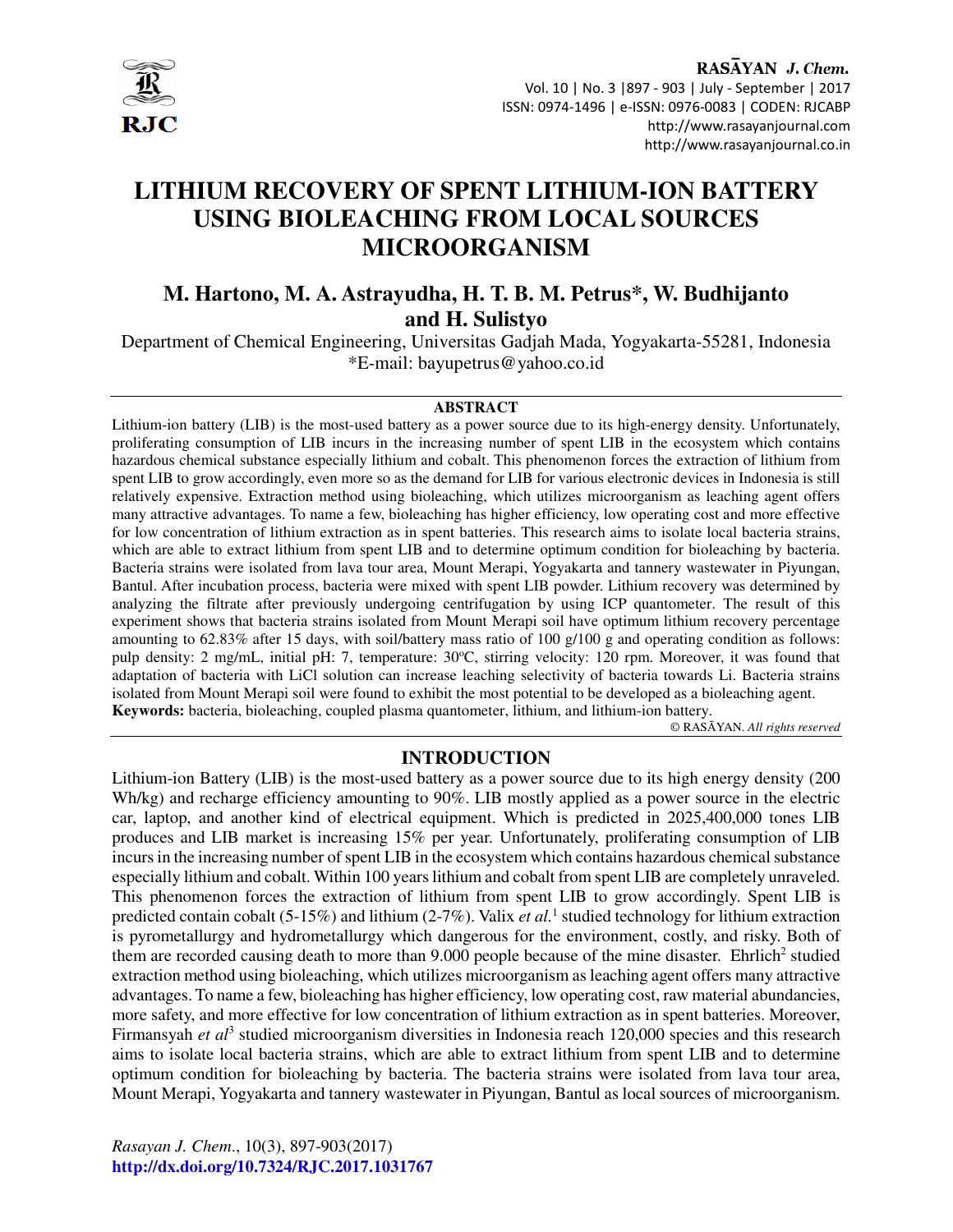### **EXPERIMENTAL**

#### **Materials and Methods**

Materials used in this research include bacteria isolate, cultivation medium, and spent LIB. Bacteria were isolated from soil and mud sample in lava tour area, Mount Merapi, and tannery wastewater in Piyungan, Bantul D.I.Yogyakarta. Cultivation medium includes meat extract (Merc & Co., molecular biology grade), peptone (Merc & Co., molecular biology grade), and NaCl (Merc & Co., molecular biology grade). Another material such as LiCl (Merc & Co.) and CoCl<sub>2</sub> (Merc & Co.) were used for bacterial adaptation and nutrient agar (Merck and Co.) as bacteria media.

The method of experiments consists of spent Lithium-ion battery preparation, bacteria isolation, bacteria cultivation, and accumulation of lithium and cobalt and bioleaching. Bacteria cultivation method and accumulation of lithium and cobalt is based on a method developed by Tsuruta<sup>4</sup>.

#### **General Procedure**

Spent LIB was dismantled by soaking 10 LIBs in NaCl 10 g/L solution for 1 hour. Dismantling was continued by peeling the metal sheet and separating cathode, anode, and separator of LIB. The active material of cathode  $(LICO<sub>2</sub>)$  was then separated from the aluminum sheet by crushing.

Soil and mud sample as much as 100 grams were extracted. The samples were diluted with the variation of 10<sup>2</sup>, 10<sup>4</sup> and 10<sup>6</sup> times dilution using deionized water. Each sample variation was then undergone streaking process in nutrient agar media.

Culture medium for bacteria consists of 3 g/l of meat extract, 5 g/l of peptone and 5 g/l of NaCl. Samples were dissolved in deionized water and grew in the aerobic and anaerobic condition in this media in shakerincubator with stirring velocity about 120 rpm for 72 hours at  $30^{\circ}$ C. After that, samples were centrifuged and washed with deionized water.

Bacteria sample for 20 mg (dry basis) was suspended in 100 mL LiCl solution with pH 5.8 and 576  $\mu$ M lithium. The solution was stirred for 1 hour at ambient temperature. The bacteria were separated from the solution. The metal ion concentration was counted by coupled plasma quantometer (ICPS8000). A similar procedure was performed for  $CoCl<sub>2</sub> 576$   $\mu$ M.

After 3 days of incubation, unadapted bacteria, Li-adapted, and Co-adapted sample were centrifuged at 5,000 rpm for 15 minutes at room temperature. As much as 20 mg of dry bacteria were suspended in 50 mL medium with pH 7. The LIB waste powder was suspended in solution to get pulp density for 2 mg/ml, 3 mg/ml, and 4 mg/ml. The sample was then incubated for 15 days in a shaker-incubator with 120 rpm at 30<sup>o</sup>C. Similar procedures were done for incubated bacteria in 7 days and bacteria mass/battery mass ratio of 20 mg/100 mg, 40 mg/100 mg, 60 mg/100 mg, and 80 mg/100 mg.

#### **Detection Method**

The detection method is including coupled plasma quantometer (ICPS8000), scanning electron microscope (SEM) instrument and gram-staining analysis. In the accumulation of lithium and cobalt experiment, the amount of metal accumulated by the cells was determined by measuring the metal content in the filtrate using an inductively coupled plasma quantometer (ICPS8000, Shimadzu Corporation, Kyoto). While, gram-staining provides preliminary results on whether bacteria are present and the general type, such as the shape and whether they are gram-positive or gram-negative. This analysis may also be performed as part of the evaluation of a culture. And the SEM uses a focused beam of high-energy electrons to surface of solid and reveal information about external morphology and orientation of materials in recovered lithium.

#### **RESULTS AND DISCUSSION**

Bacteria produce metabolic secrecy, the optimum condition is determined by trial and error. The maximum bacteria metabolic secrecy was at 10<sup>4</sup> time dilution in which all sample was treated in anaerobic condition. Metabolic secrecy is an indicator of bacteria activity in bioleaching in various dilution conditions. On the other hand, the result of gram-staining analysis indicates that entire sample is gram-positive bacteria. Bacteria accumulation aims to assay the bacteria ability to consume and accumulate lithium and also bacteria viability under high metal concentration.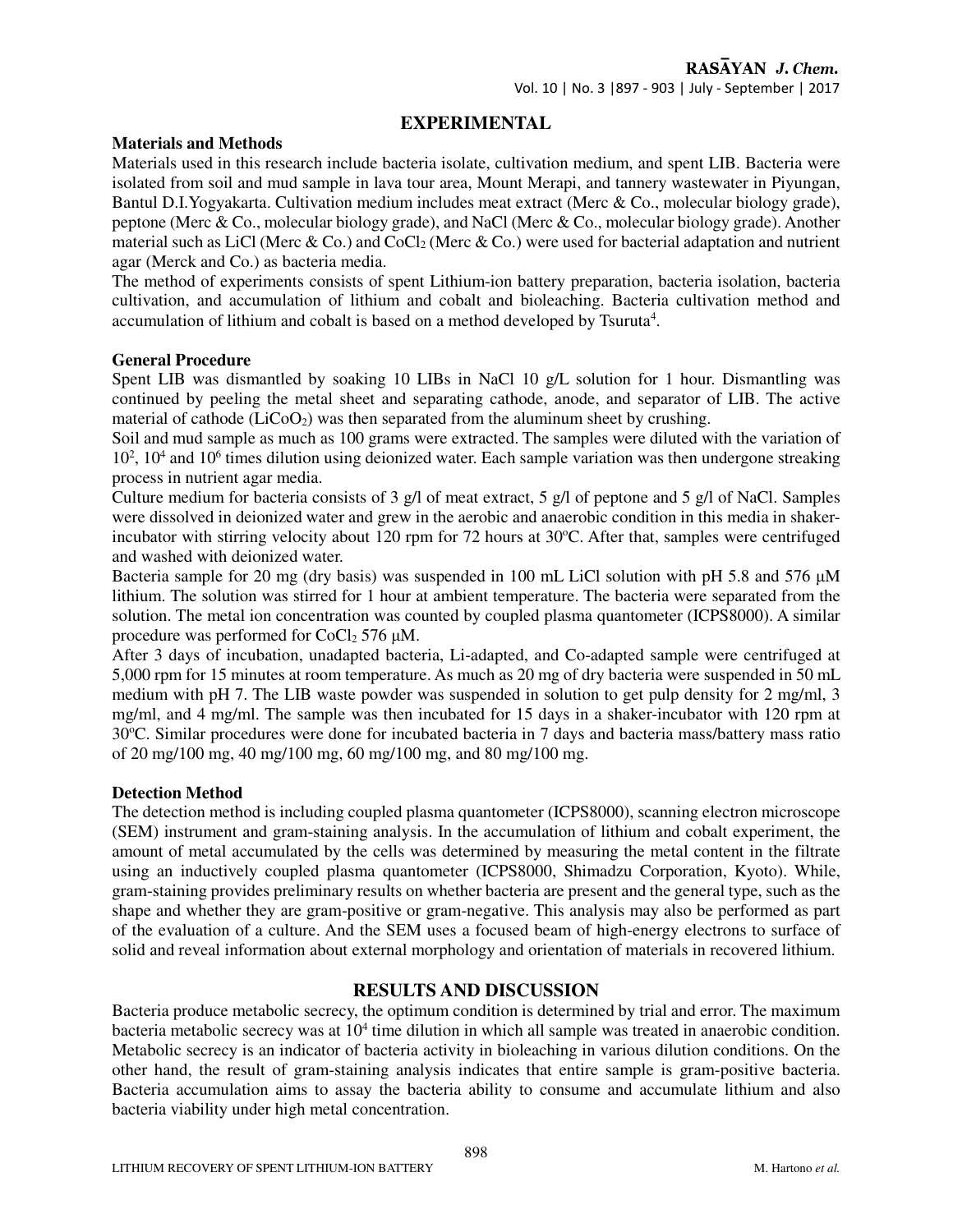

Fig.-1: Lithium accumulation from CoCl<sub>2</sub> 576  $\mu$ M for 1 hour and initial pH: 7.



Fig.-2: Cobalt accumulation from LiCl 576 µM for 1 hour and initial pH: 7.

Based on Figures-1 and 2, the highest lithium accumulation was achieved by Mount Merapi soil sample amounting to 52.47%. Bacteria strain as mixed culture makes difference in accumulation experiment of each sample. The accumulation experiment was also done for Co in  $CoCl<sub>2</sub>$  solution. Mount Merapi soil sample achieved the maximum Co accumulation of 65.22%. The optimum condition for this accumulation is at pH 7. The bacteria strain, which underwent accumulation experiment were later used as Li-adapted and Co-adapted bacteria in bioleaching experiment.



Fig.-3: Lithium recovery by Mount Merapi soil sample (initial pH: 7, stirring velocity: 120 rpm, temperature: 30°C)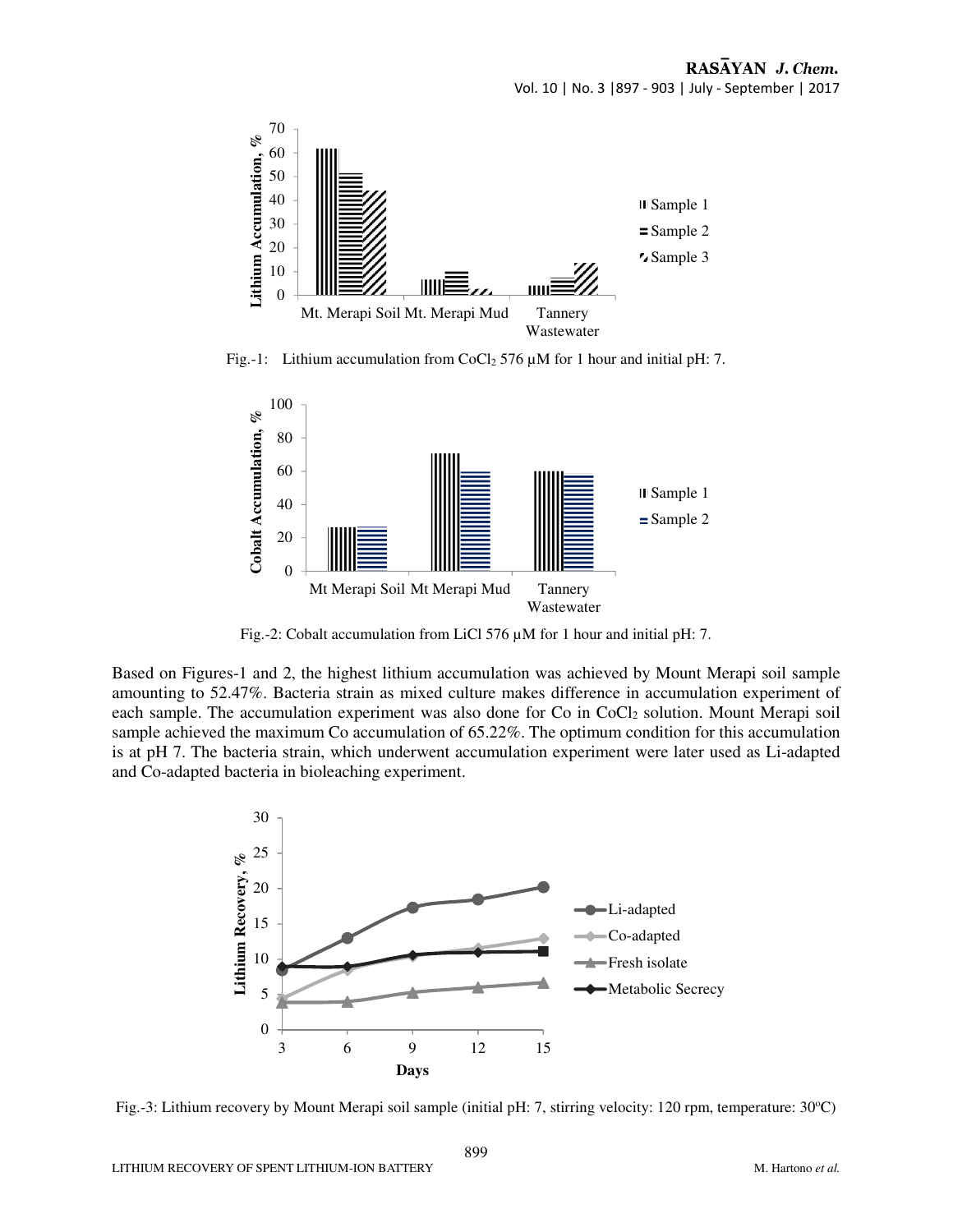

Fig.-4: Lithium recovery by Mount Merapi mud sample (initial pH: 7, stirring velocity: 120 rpm, temperature: 30°C)



Fig.-5: Lithium recovery by tannery wastewater sample (initial pH: 7, stirring velocity: 120 rpm, temperature: 30°C)

The bioleaching experiment compares fresh isolate, Li-adapted isolate, Co-adapted isolate and metabolic secrecy. Based on Figures-3, 4 and 5, the highest lithium recovery was achieved by Li-adapted isolate. On the other hand, lithium recovery by metabolic secrecy is higher than fresh isolate. In day three to five, recovery by fresh isolate is constant in all sample. This phenomenon explained by decreasing number of metabolic secrecy. The result indicates bioleaching by using local micro organism is efficient due to continuous metabolic secrecy production. The metabolic secrecy is an acid compound based on titrimetric analysis, which able to dissolute lithium from spent LIB.



Fig.-6: Scanning Electron Microscope of Mount Merapi soil sample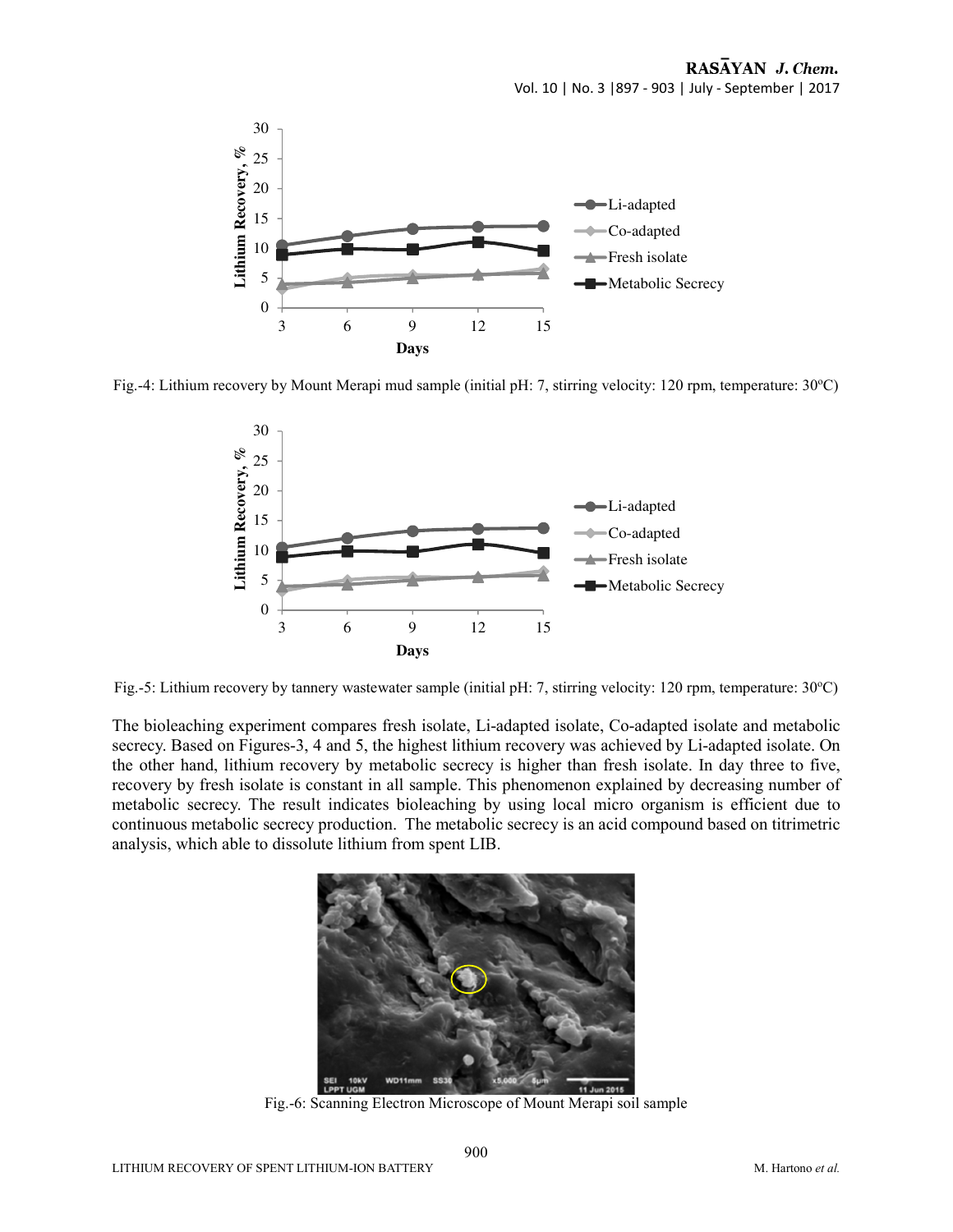Figures-2, 3 and 4 show the order of lithium accumulation from the highest, starting with LiCl solution from Mount Merapi soil sample, followed by tannery wastewater and Mount Merapi mud. On the other hand, it shows the highest lithium recovery achieved by Mount Merapi soil sample, followed by tannery wastewater and Mount Merapi mud. Mount Merapi soil sample is able to recover the highest number of lithium compared to another sample because, in accumulation lithium and cobalt, the bacteria from Mount Merapi soil sample is the most adaptable compared to other samples.



Fig.-7: Scanning Electron Microscope of Tannery Wastewater

The scanning electron microscope (SEM) result shows that bacteria formed an attachment to  $LiCoO<sub>2</sub>$ crystalline molecules in the leaching solution which leads to lithium extraction. On the other hand, this argument supported by EDX result that shows carbon contain in spent LIB powder after bioleaching. Carbon contains indicate the existence of bacteria that are mostly arranged by a carbon atom.



Fig.-8: Lithium recovery by Mount Merapi soil sample for pulp density variation (initial pH: 7, stirring velocity: 120 rpm, temperature: 30°C)



Fig.-9: Lithium recovery by Mount Merapi mud sample for pulp density variation (initial pH: 7, stirring velocity: 120 rpm, temperature: 30°C)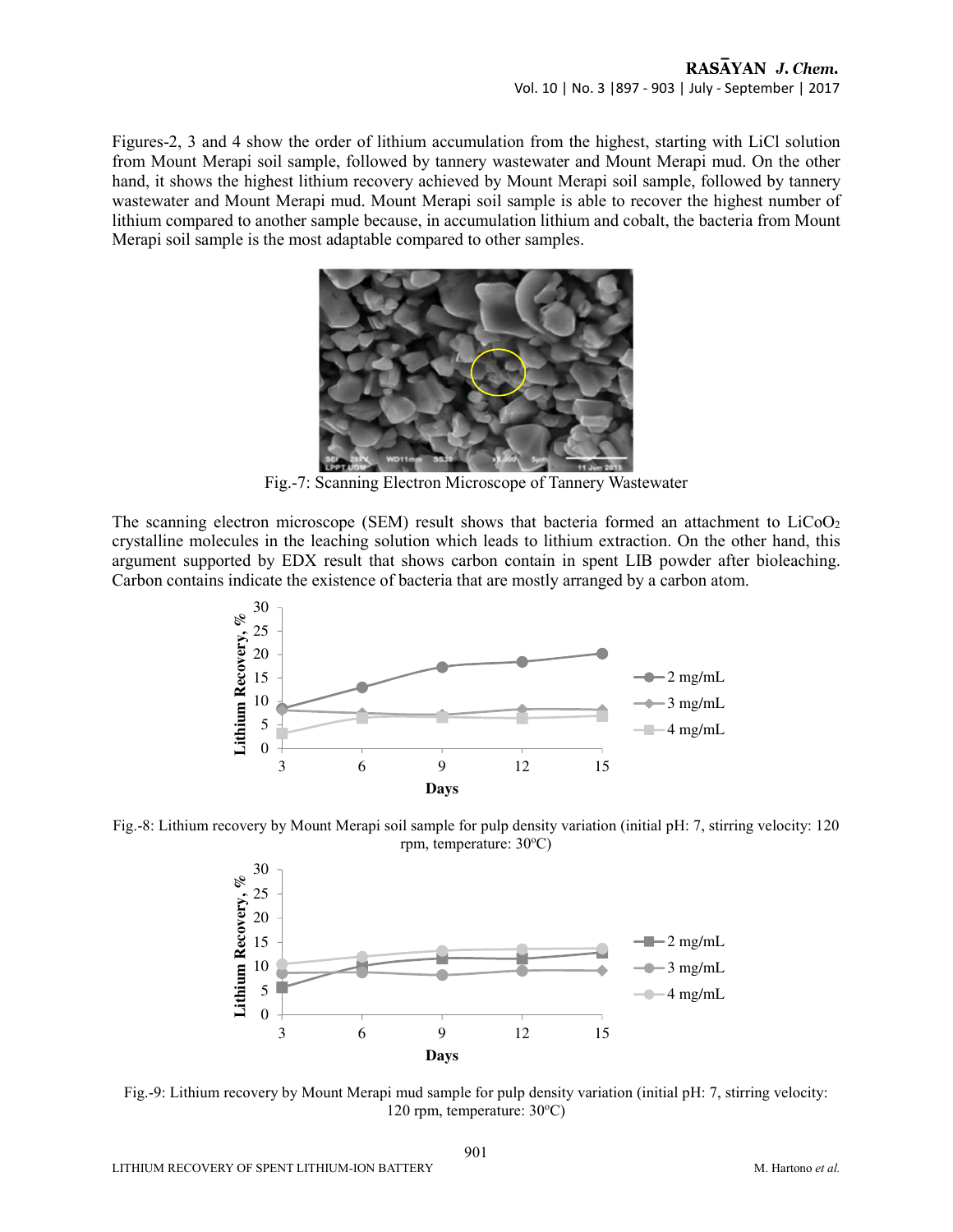

Fig.-10: Lithium recovery by tannery wastewater sample for pulp density variation (initial pH: 7, stirring velocity: 120 rpm, temperature:  $30^{\circ}$ C)

The mass capacity of the battery which is extracted by bacteria for maximum lithium recovery stated as pulp density. Figures-8, 9 and 10, compares the variation of pulp density to the lithium recovery by bacteria. Maximum lithium recovery was achieved by Mount Merapi soil sample for 2 mg/mL, 4 mg/mL for Mount Merapi mud sample and 3 mg/mL for tannery wastewater.



Fig.-11: Lithium recovery in variation of bacteria mass/battery mass, Mount Merapi Soil sample (Li-adapted), pulp density: 2 mg/ml



Fig.-12: Lithium recovery in variation of bacteria mass/battery mass, Liquid Waste of Tannery. (pulp density: 4 mg/mL, initial pH: 7, stirring velocity: 120 rpm, temperature: 30°C).